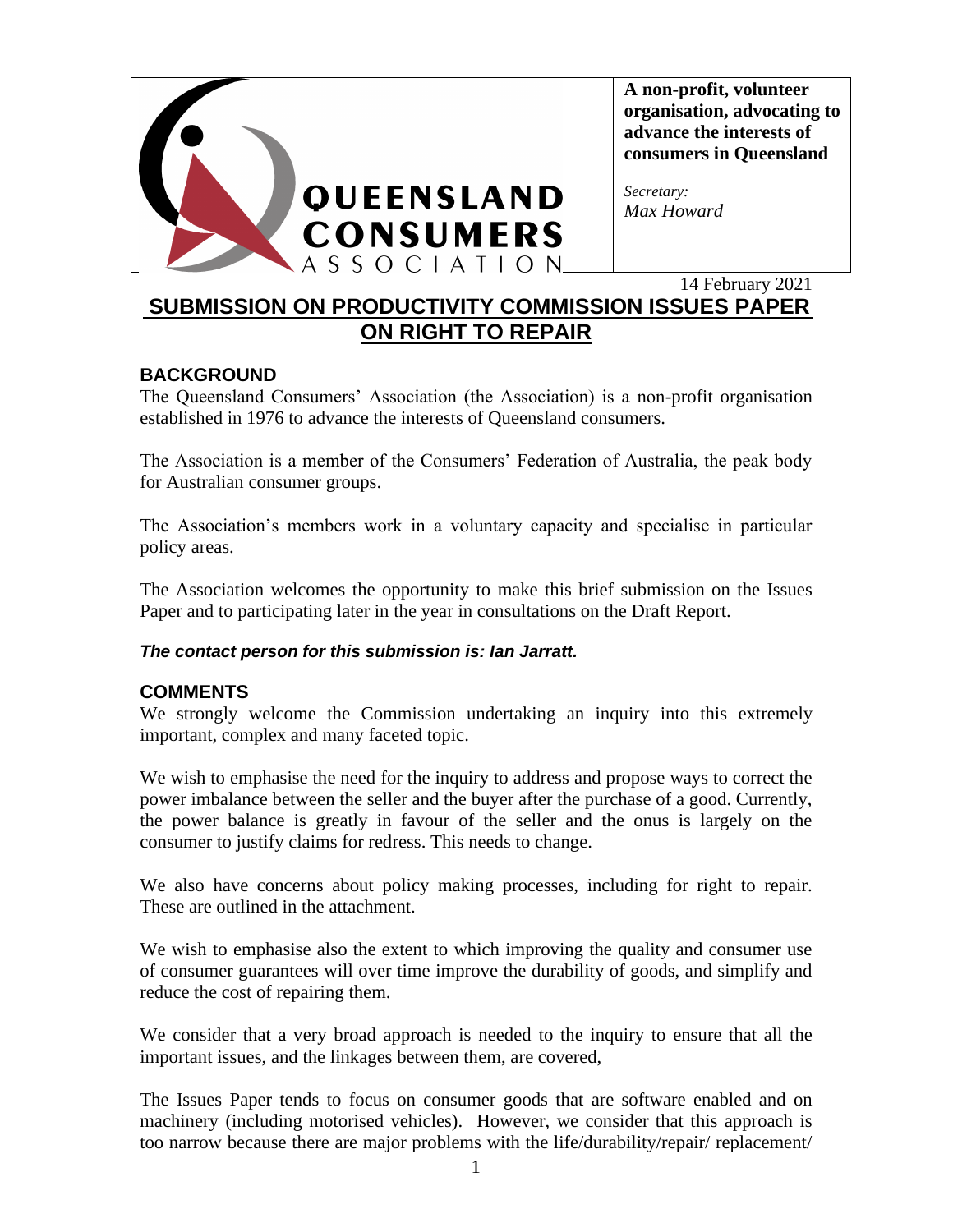disposal, etc. of many other types of goods. Examples of these include: small unsophisticated household electrical appliances; furniture; floor coverings, clothes, bedding and other items made from fabric; footwear; kitchenware; camping equipment; taps and other building products; sporting and exercise equipment; bicycles; prams and strollers; travel goods; etc. The inquiry must ensure that these types of goods are adequately covered.

Numerous changes are needed to the Australian Consumer Law and its administration including:

- Prohibition of unfair trade practices.
- Consumer access to improved free external dispute resolution services.
- Improve enforcement of consumer guarantees.
- Mandatory provision at time of purchase of comparable information about the likely minimum life of a good and how long spare parts will be available.
- Increased, and ongoing, consumer education<sup>1</sup> (including for CALD consumers) on the existence of, and how to use, the consumer guarantees.

Any improved rights to repair must not adversely affect ability replacement and refund rights.

Much more needs to done to increase consumer awareness of the opportunities to make simple repairs to goods themselves<sup>2</sup>. For example, many products have plastic covers, or are made of plastic which often can be easily, cheaply and effectively repaired using one of the very wide range of adhesives now available to household consumers. Similarly, goods made of fabric can often be easily and quickly self-repaired.

 $<sup>1</sup>$  A recent successful example of this approach is a national consumer education campaign aimed at</sup> increasing grocery shopper awareness and use of the unit prices provided on shelf labels and the internet by many grocery retailers. The campaign, proposed by the Consumers Federation of Australia, was run by the national and state/territory consumer protection regulators from 21 September to 30 October 2020. It consisted of a social media messages and a 2 page consumer fact sheet translated into 16 languages.

<sup>&</sup>lt;sup>2</sup> Including with help from institutions such as repair cafes, Men's Sheds, etc..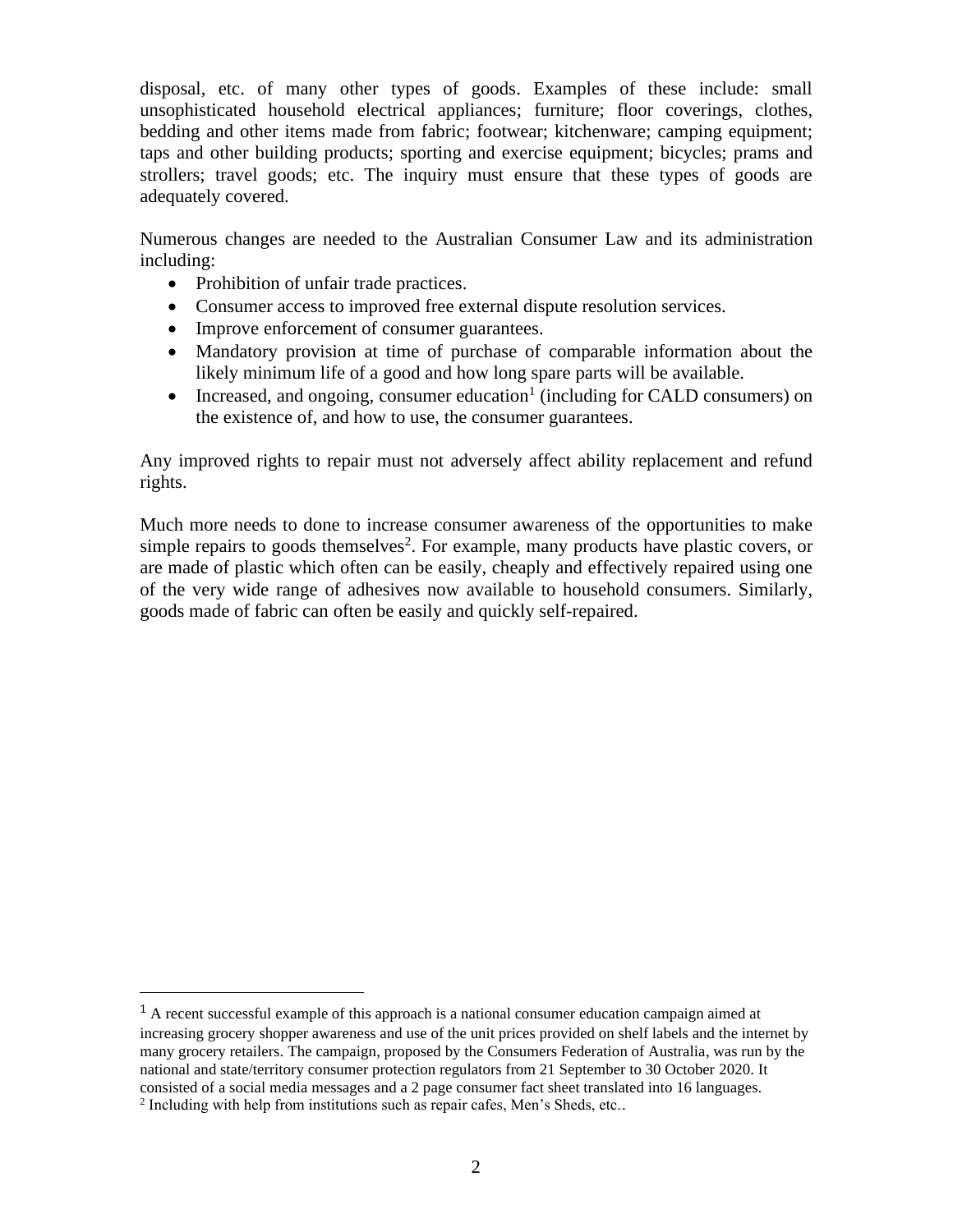#### **Attachment**

Contact person: Professor Justin Malbon

# **Proposal for a more effective policy development process**

#### **Introduction**

Our concern is about the policy-making process. By and large it does not give sufficient regard to the 'real world' likely impacts of proposed legislative and other reforms. For instance, section 54 ACL (consumer guarantees) sets a Rule that provides an excellent staking out of consumer rights. However, the Rule, together with the other provisions of the ACL, when examined in real-world circumstances does not provide sufficient capacity for consumers to gain the benefit of the Rule. The onus is on consumers and under-resourced regulators to take risky and expensive legal action to give effect to the Rule.

#### **Proposal**

We suggest the policy development *process* take these steps when considering reform measures relating to consumer-business relationships:

- 1. Consider where the power lies at various stages of the relationship. This is to be considered in real-world rather than abstract terms (which we explain further below).
- 2. If a power imbalance is identified as likely to arise, then measures and incentives should be explored that are likely have real-world impacts, to address the imbalance.

Step 1 involves framing the discussion in terms of the relative power of the parties (consumer-seller) at various stages of their relationship. In a lively, well informed and competitive marketplace power lies with the consumer up until the moment of purchase. The consumer has the power to decide whether to buy product A or B or C etc. After purchase, the power balance generally shifts to the seller, particularly if the product is defective and the seller has the real-world power to decide whether to repair or replace the product.

Section 54 ACL sets a Rule that allows a consumer to seek legal redress. This, at first view, rebalances the power dynamics between a seller who sells a defective product and the consumer. However, on real-world examination it can be seen consumers are disincentivised from enjoying the benefit of the Rule because they have to take risky and expensive legal action to rebalance the power relationship. The consumer disincentive in turn incentivises sellers to sell defective products, or at least not to bother too hard about providing quality after-sale service. We can see then, that despite the Rule the locus of power will in many (but not necessarily all) cases reside with the seller in post-sale settings.

Step 2 attempts to mitigate policy planning short-comings by identifying such real-world outcomes, ideally in advance of implementing the Rule. Step 2 involves policy-makers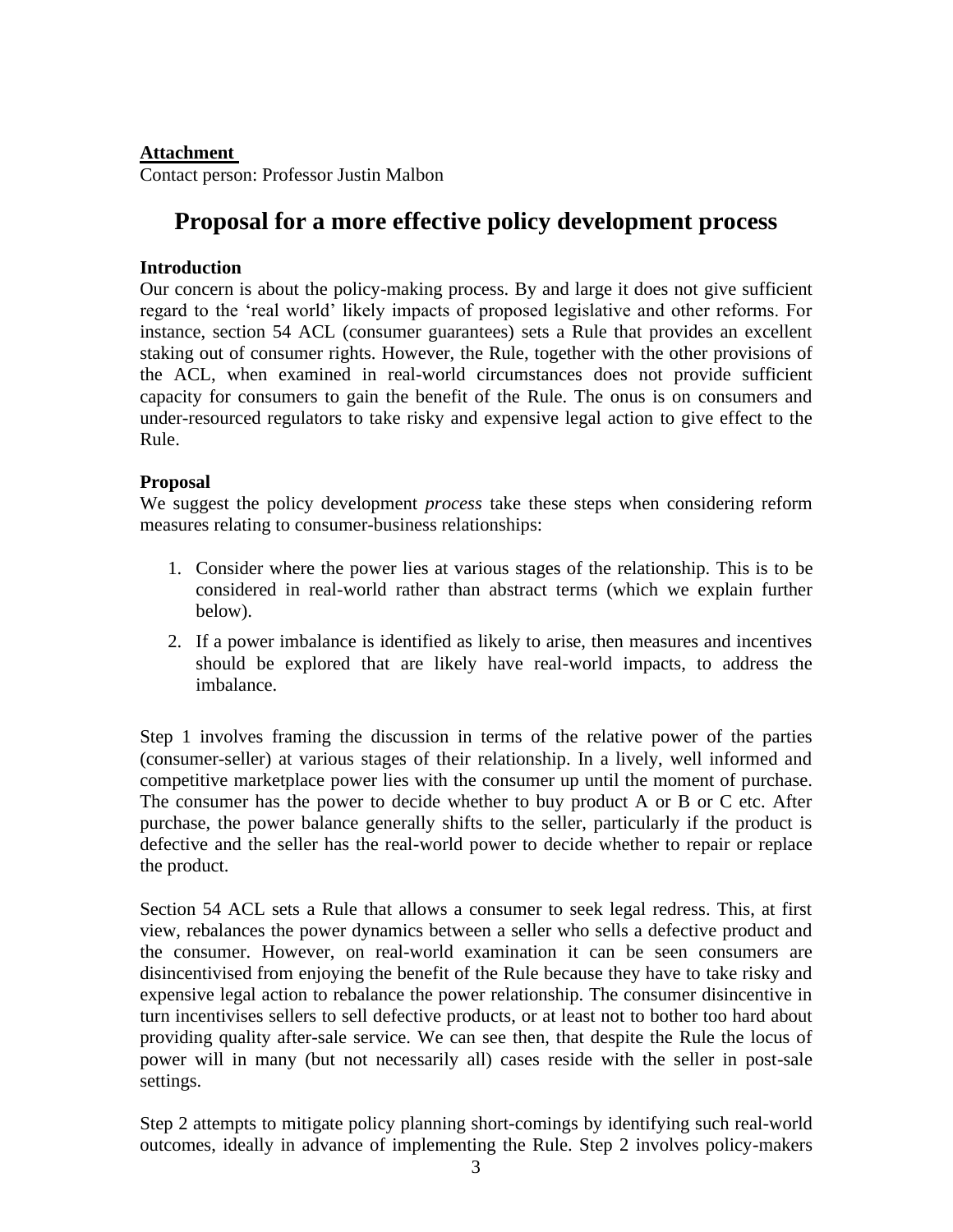engaging in thought experiments and role-playing in which real-world impacts are tested before a reform measure is proceeded with.

Scenario testing or role playing would begin with the assumption the proposed reform measure is in fact law. This assumption skips the process of considering if and how a proposal could become law (eg considering who might resist the reform measures, or what lobby groups and political forces could possibly sabotage or weaken a reform measure). Rather, step 2 simply assumes the proposed measure is law.

This allows the scenario testing to focus on the incentives and behaviours that would take place in the real world in response to the measure. The testing could be informed by insights from behavioural economics and those outlined in *Nudge* by Thaler and Sunstein to assess how the parties are likely to make decisions and respond to the reform settings.

A further aspect to be examined is the incentives that drive behaviour. As the authors of *Freakeconomics* observed, if you identify the incentives, you can predict the behaviour. As an example, the introduction of section 52 *Trade Practices Act* – which simply stated a corporation in trade or commerce must not engage in misleading or deceptive conduct – was incredibly effective because (perhaps more as a result of policy accident than design) competitors were incentivised to sue for a breach of the rule. If competitors were not so incentivised, and the section only relied on consumers and regulators to take action, power would have remained with the party engaging in misleading or deceptive conduct in real-word settings.

Scenario testing might reveal gaps and outcomes that had otherwise not been anticipated by policymakers. The initial proposed reform measure would be adjusted in light of that. The revised measure would then be subjected to scenario testing to gauge how players in real world settings would respond. Further gaps might be identified, and the process further re-iterated, and so on.

Returning to step 1; we are familiar with viewing the consumer-seller relationship in terms of power relations. The unfair terms provisions in the ACL, for instance, frame the relationship in terms of 'party imbalance'. Also, economists and competition lawyers are familiar with concepts of market power. Consumer power is also a familiar concept. Lina M Khan's influential paper 'Amazon's Antitrust Paradox' 2017 Yale Law Journal <https://www.yalelawjournal.org/issue/issue/volume-126-issue-3-january-2017> is noteworthy on the issue of power. She says the US Congress

enacted antitrust laws to rein in the power of industrial trusts, the large business organizations that had emerged in the late nineteenth century. Responding to a fear of concentrated power, antitrust sought to distribute it. In this sense, antitrust was "guided by principles." The law was "*for*

diversity and access to markets; it was *against* high concentration and abuses of power."

She identifies the notion of 'consumer welfare' that is now commonly applied to evaluating the competitiveness of markets, 'is unequipped to capture the architecture of market power in the modern economy'. She says: 'Protecting these long-term interests requires a much thicker conception of "consumer welfare" than what guides the current approach'. Instead, she argues:

…gauging real competition in the twenty-first century marketplace…requires analyzing the underlying structure and dynamics of markets. Rather than pegging competition to a narrow set of outcomes, this approach would examine the competitive process itself. Animating this framework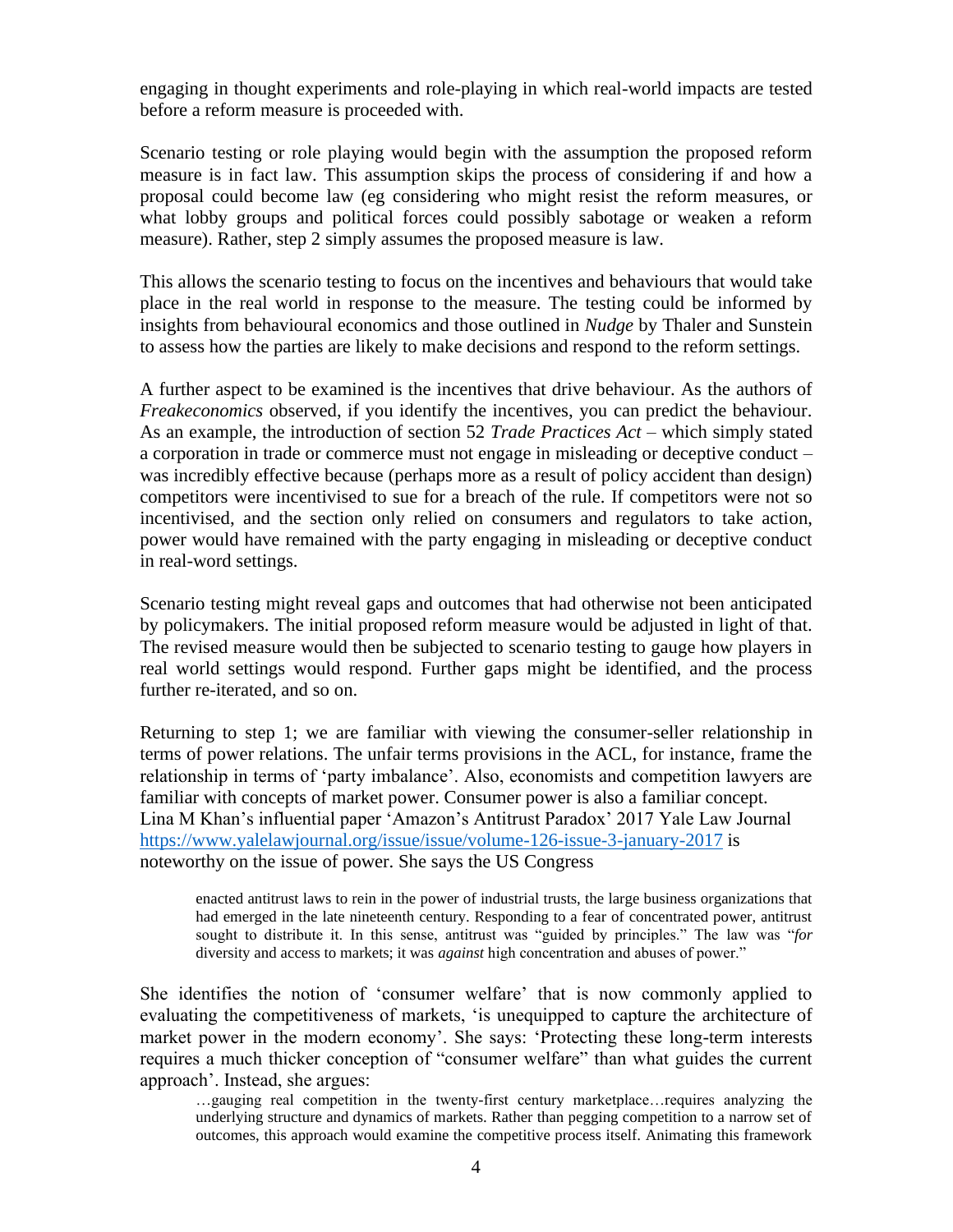is the idea that a company's power and the potential anticompetitive nature of that power cannot be fully understood without looking to the structure of a business and the structural role it plays in markets.

In other words, the power dynamics of the marketplace and the power structures of those markets as they operate in real world settings must first be mapped and understood in order to introduce and apply effective mechanisms for dealing with the negative consequences of those power dynamics.

The two-stepped policy analytical approach we propose ought to encourage policymakers to take more creative and lateral-thinking approaches to exploring policy options. In doing so the chances of effective policy-measures are enhanced.

#### **Applications to the right to repair**

The relationship between seller and buyer rarely begins and ends at the time of sale. The initial sale marks the beginning of that relationship. Viewed in terms of the dynamics of the power between the two parties, the consumer has in a competitive market the initial power to decide whether to purchase a particular product or purchase an alternative or competing one. Upon sale, the power relationship reverses - the seller has the power to determine when, if and how the goods are to be maintained, updated, repaired etc - at least in a real world sense.

Viewed as essentially a matter of power dynamics, the question is how, in a real-world practical sense, can the power dynamic be addressed? It is one thing to set the Rule under section 54 that requires the seller to deal with a major or minor breach of a consumer guarantee. However, by requiring the consumer or regulator to take action to enforce the Rule, they are disincentivised to do so because they bear the risks and costs of enforcement. The locus of power therefore remains with the seller, despite the Rule.

How might this identified power imbalance be addressed? That now becomes a central policymaking question.

A further real-world problem can be identified under step 1. Let's assume the following scenario. The consumer wants the product to be repaired and the initial seller either refuses to do so or charges a very high price for doing so. The consumer seeks out another party to undertake the repairs. However, it seems the seller designed the product so that a competitor could not readily make the repairs. Here the seller has the locus of power.

Once this problem is identified, lateral-thinking approaches can be taken for resolving the power imbalance problem. A scenario that could be tested, as an example (and is not necessarily what we are proposing) is to introduce an imaginary law that allows a (potential) competitor to provide sufficient prima facie evidence that the initial seller has rendered competitive repair difficult or impossible. The law then shift the onus onto the initial seller to prove it has not put in place practical or other barriers to competitors to repair the product. In other words, the seller would be required to prove it has not made it practically difficult for a consumer to have the product competently repaired by a third party. If the seller cannot prove this, the court could (under the imaginary law) order the seller to pay the potential competitive repairers who brought the legal action an ongoing percentage of its gross income from its sale of its product until the repair barriers are